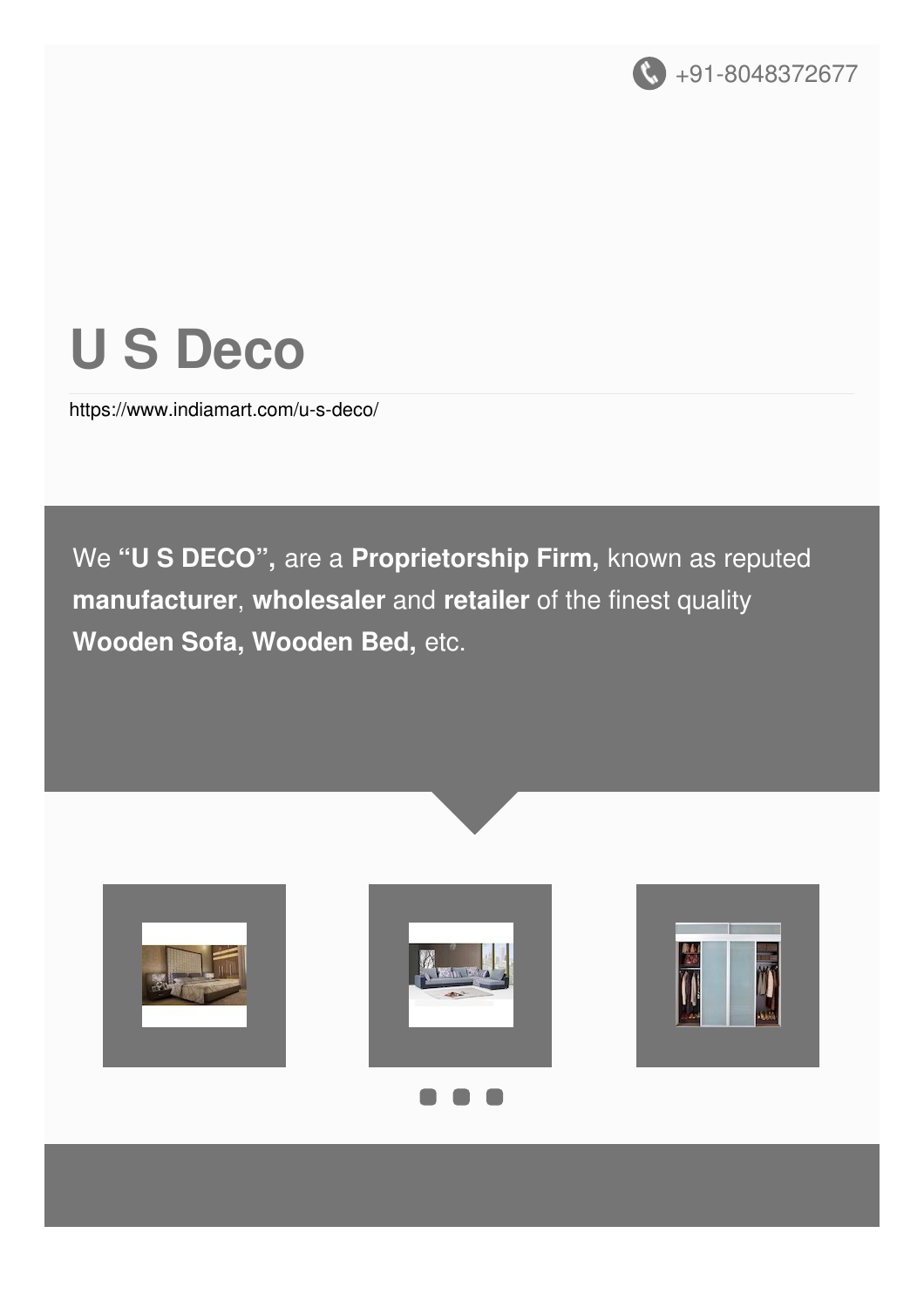### About Us

Established in the year **2007,** at **Krishna Nagar, (Delhi, India),** we **"U S DECO",** are a **Proprietorship Firm,** known as reputed **manufacturing**, **wholesaler** and **retailer** of the finest quality **Wooden Sofa, Wooden Bed,** etc. Our organization is managed by our **mentor "Usman Saifi (Owner)".** His rich industry experience helps us to meet the demands of our clients.

#### **For more information, please visit**

<https://www.indiamart.com/u-s-deco/profile.html>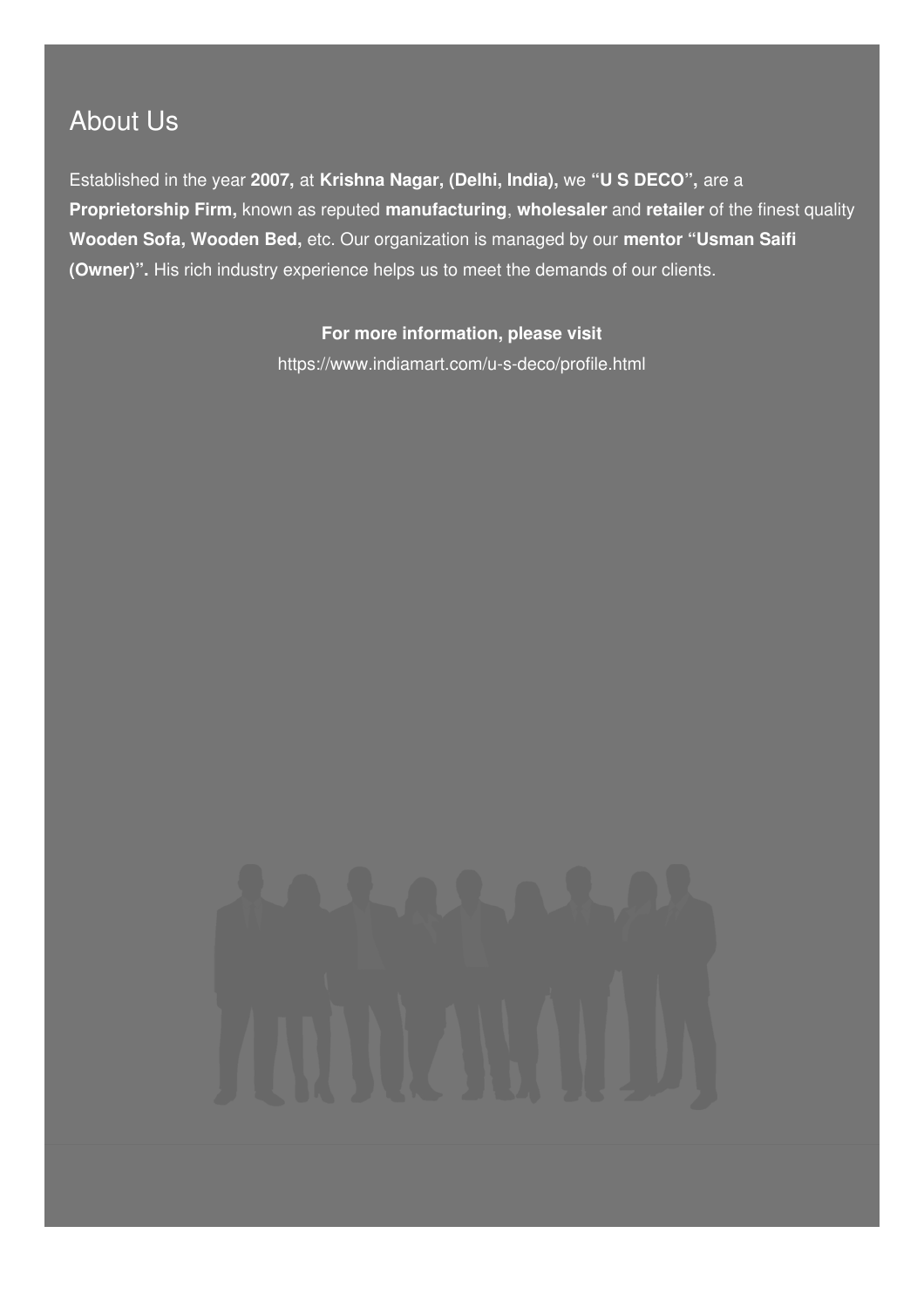#### **WOODEN BED**



Elegant Wooden Bed



Fancy Wooden Bed



Designer Wooden Bed



Wooden Double Bed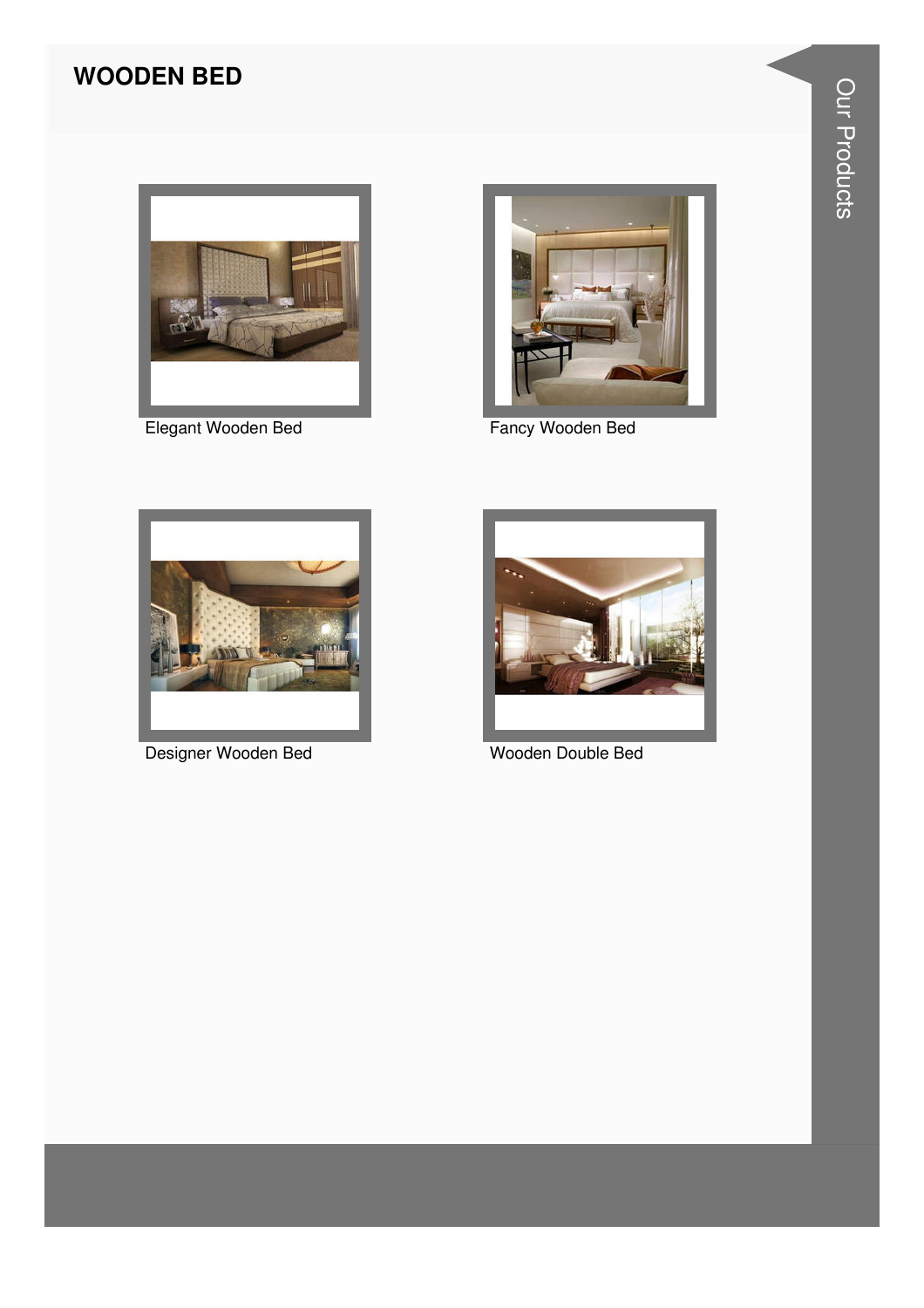#### **SOFA SET**



Sofa Per Set



Modern Sofa Set par sit



Comfortable Sofa Set



Fancy Sofa Set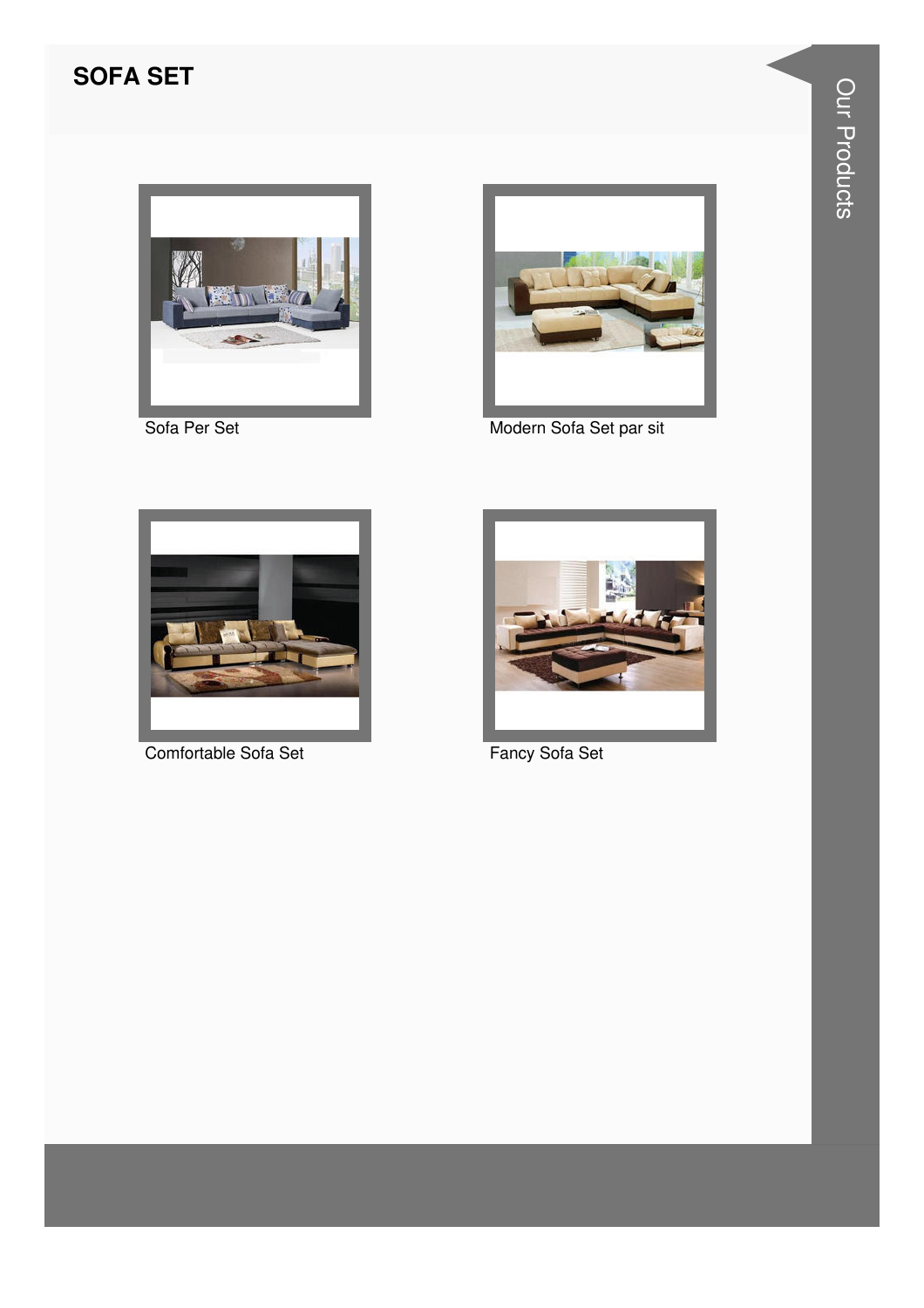#### **WOODEN ALMIRAH**



Designer Wooden Almirah



Bedroom Wooden Almirah



**Sliding Door Wooden Almirah** 



Office Wooden Almirah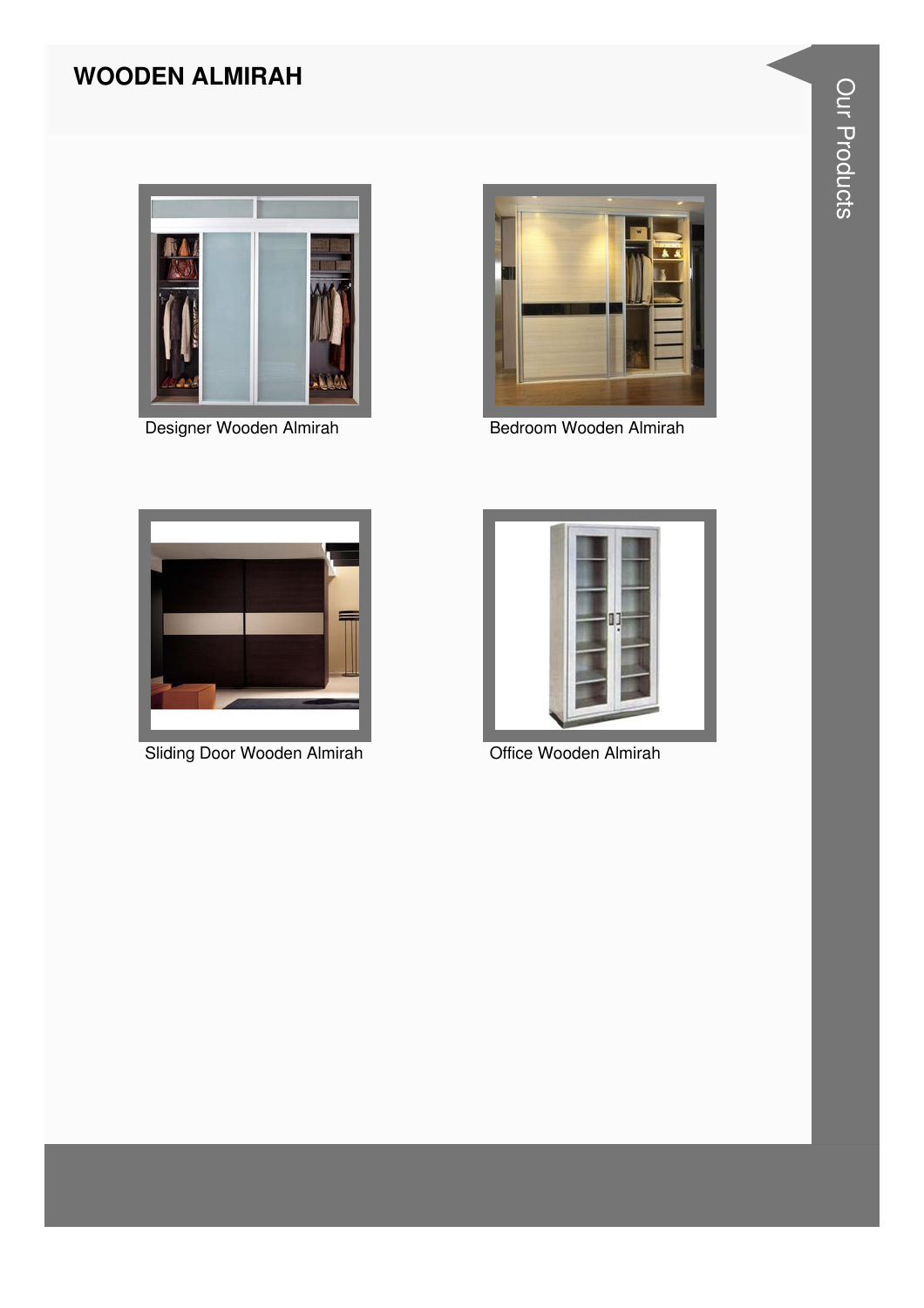#### **BEDROOM CUPBOARD**



**Stylish White Bedroom** Cupboard



Stylish Bedroom Cupboard



**Bedroom Cupboard** 



Designer Bedroom Cupboard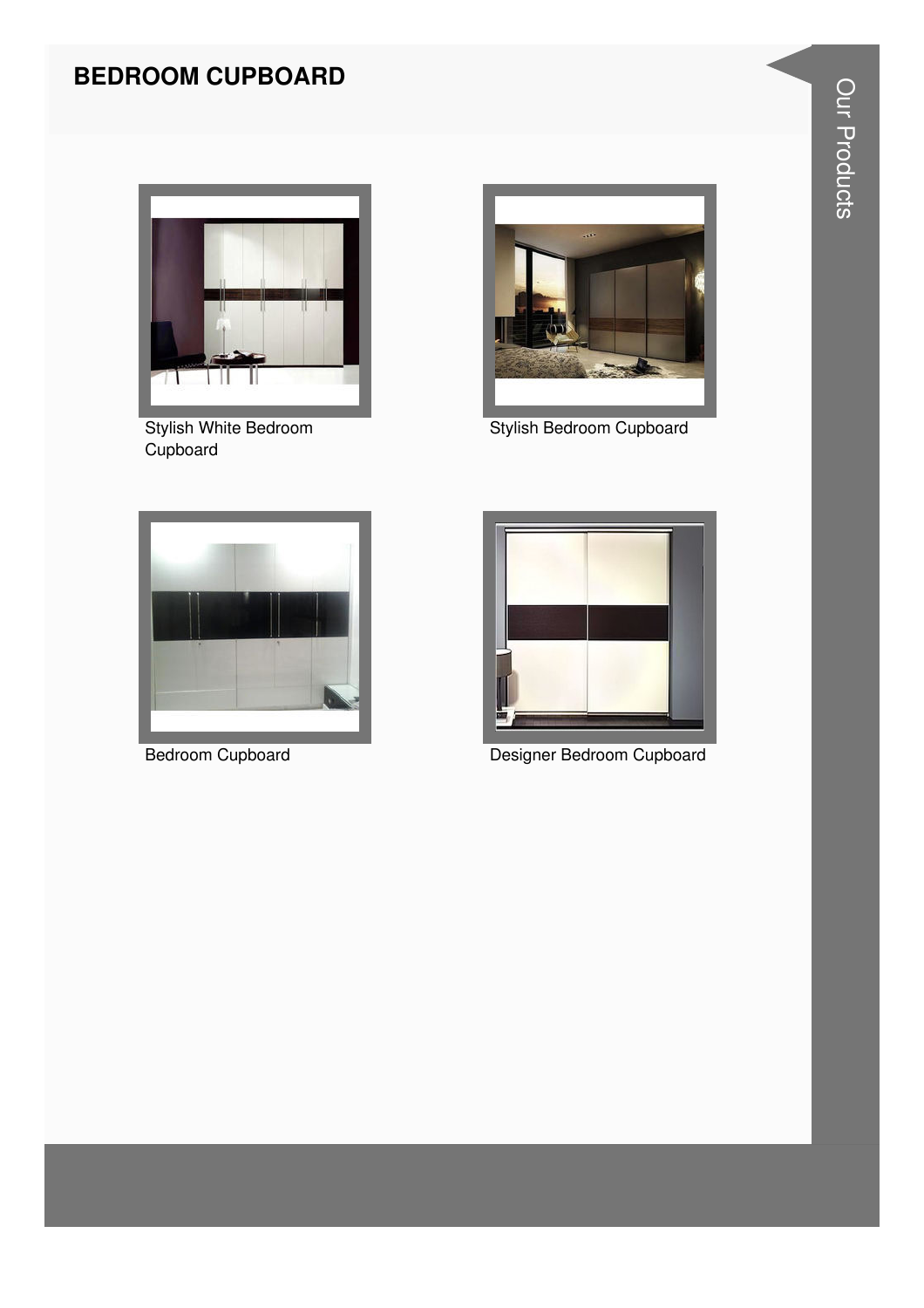#### **SOFA CUM BED**



Designer Sofa Cum Bed



Living Room Sofa Cum Bed



Elegant Sofa Cum Bed



Slider Storage Sofa Cum Bed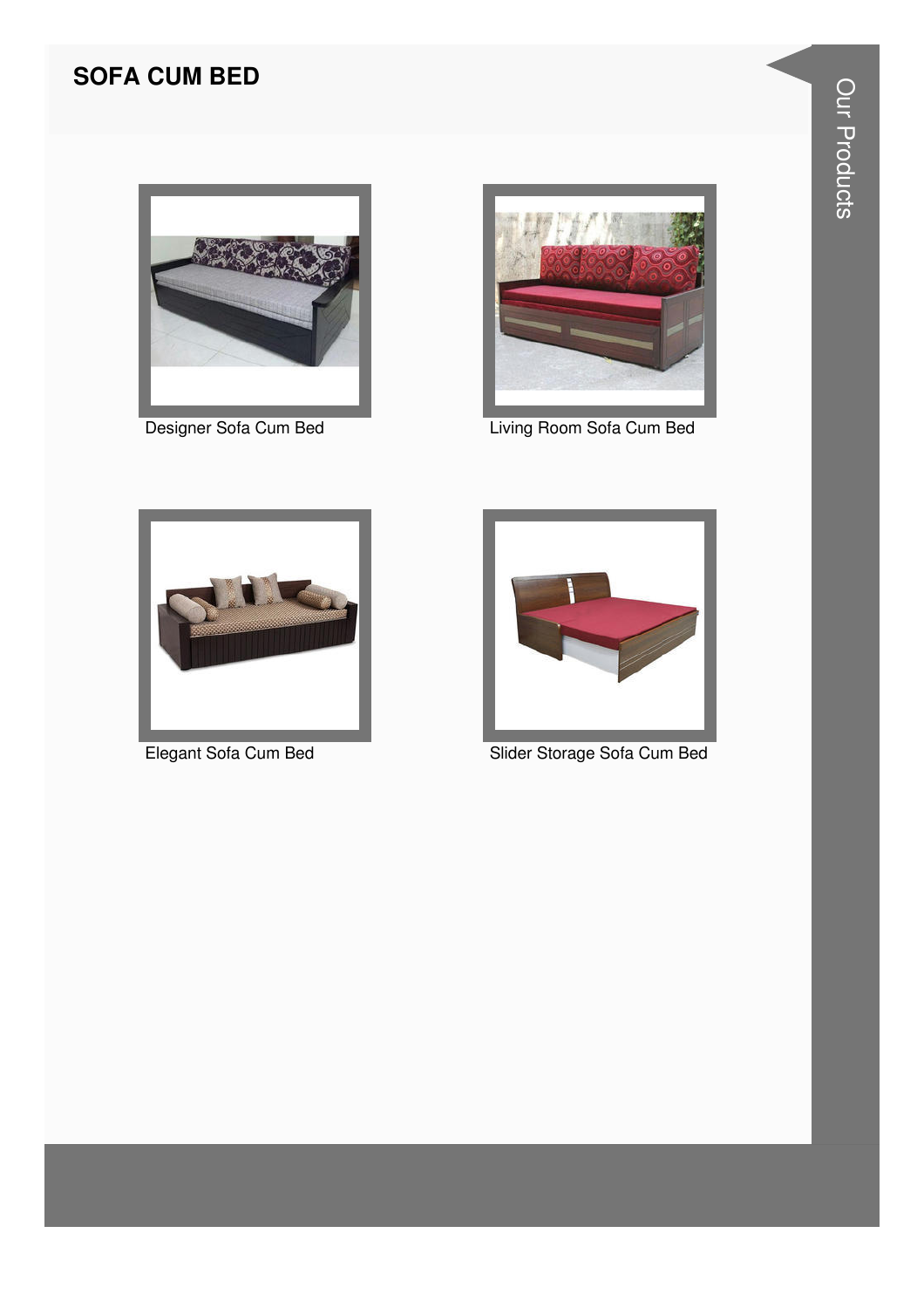#### **DINING TABLE SET**



Modern Wooden Dining Table Set



4 Seater Wooden Dining Table Set



Indoor Wooden Dining Table Set



Wooden Dining Table Set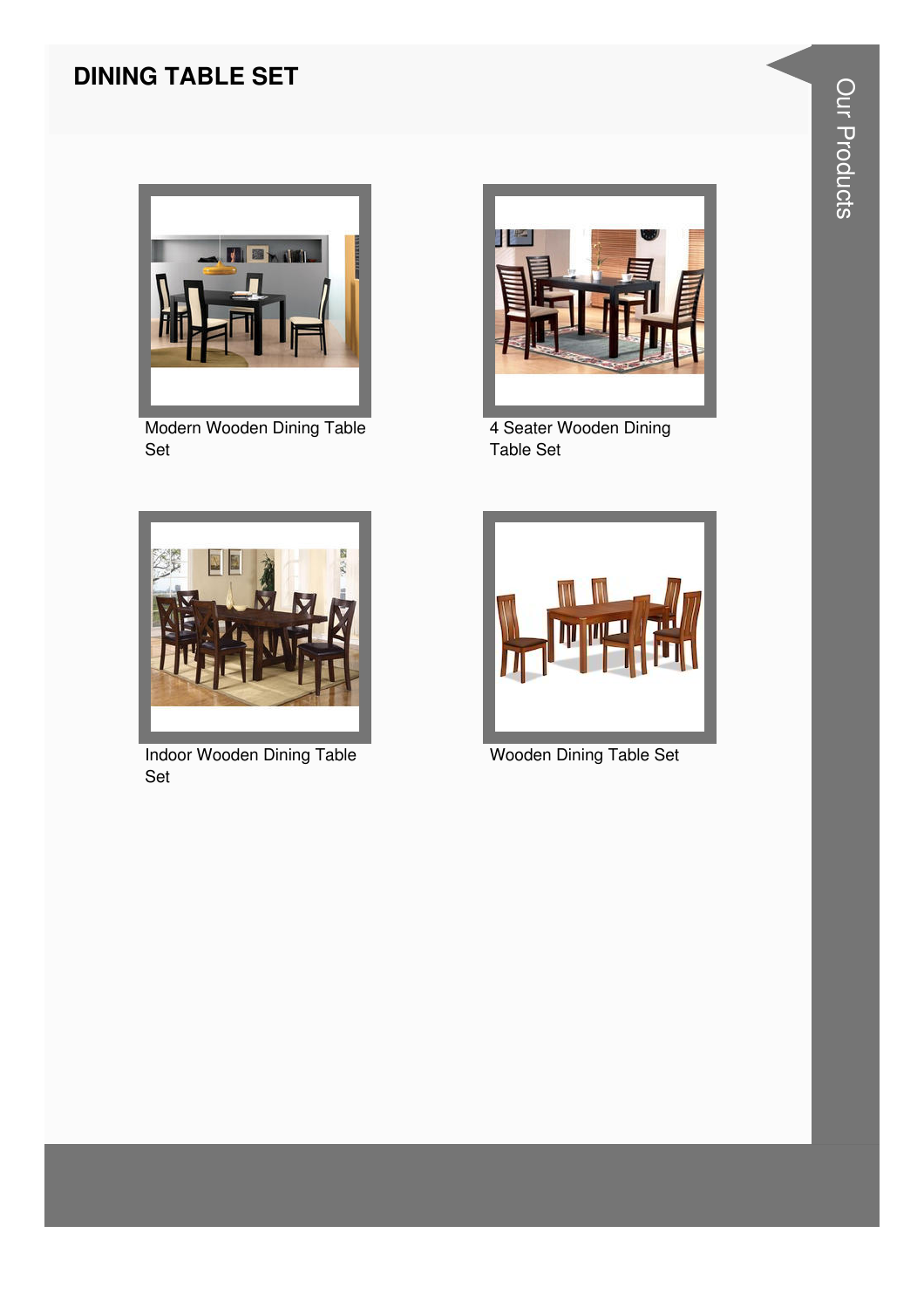#### **WOODEN CHAIRS**



Indoor Wooden Chair



Teak Wood Chair



Wooden Dining Chair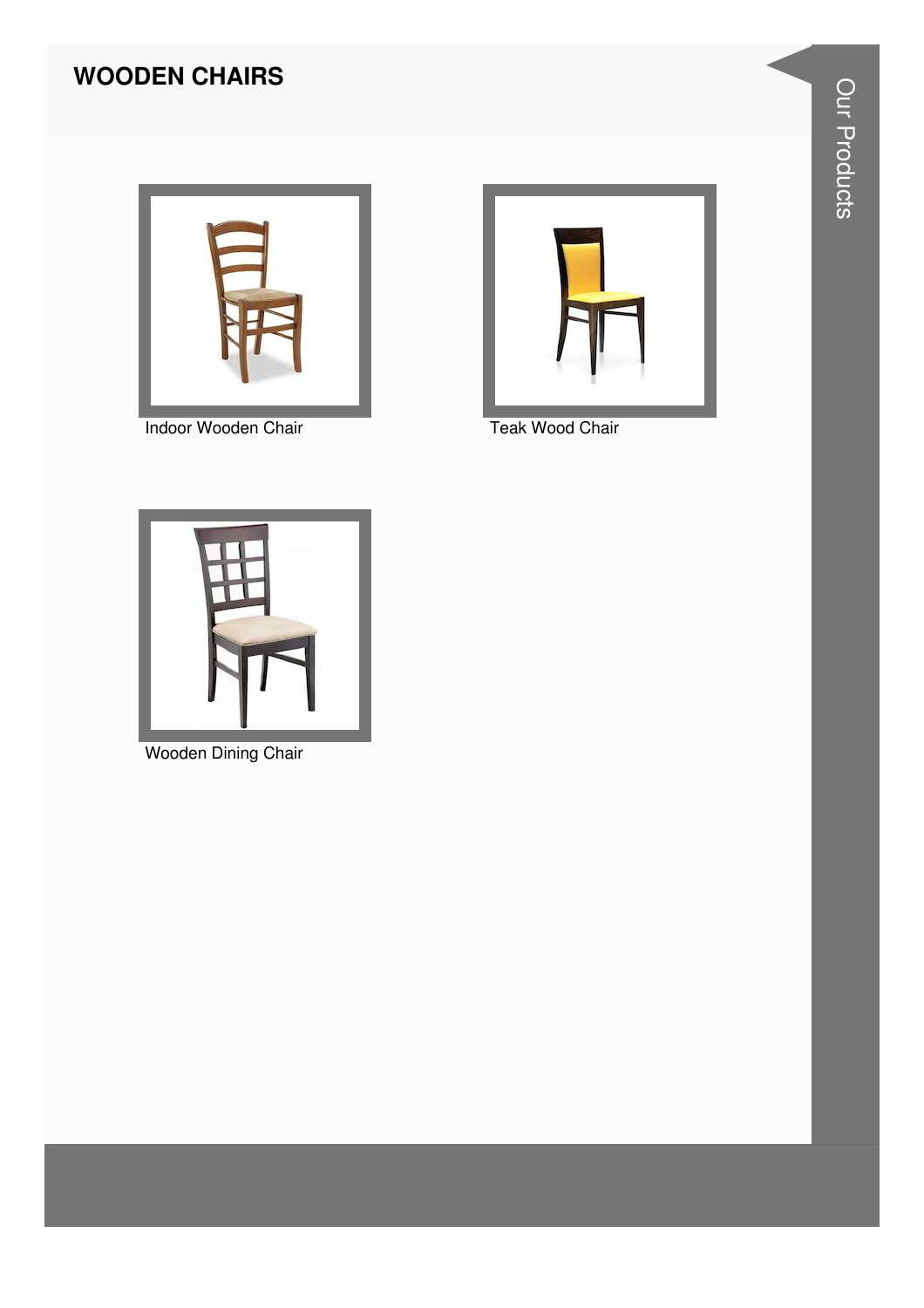#### DRESSING AND CENTER TABLE



Wooden Center Table



**Fancy Wooden Dressing** Table



**Modern Wooden Dressing** Table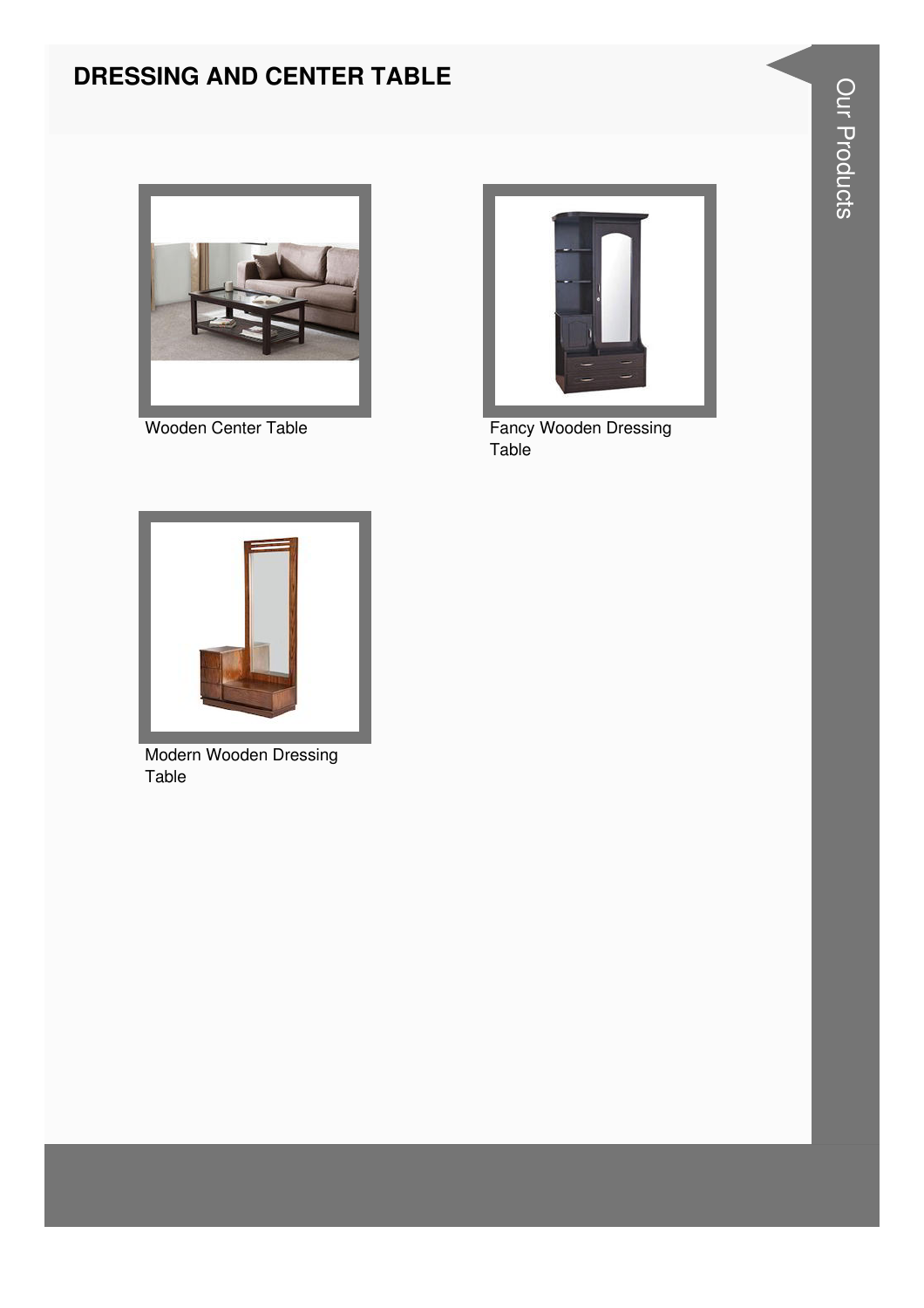#### **OTHER PRODUCTS:**



Modern Wooden Low Bed



Stylish Design Sofa Set



Stylish Wooden Almirah



**Sliding Door Modern Bedroom** Cupboard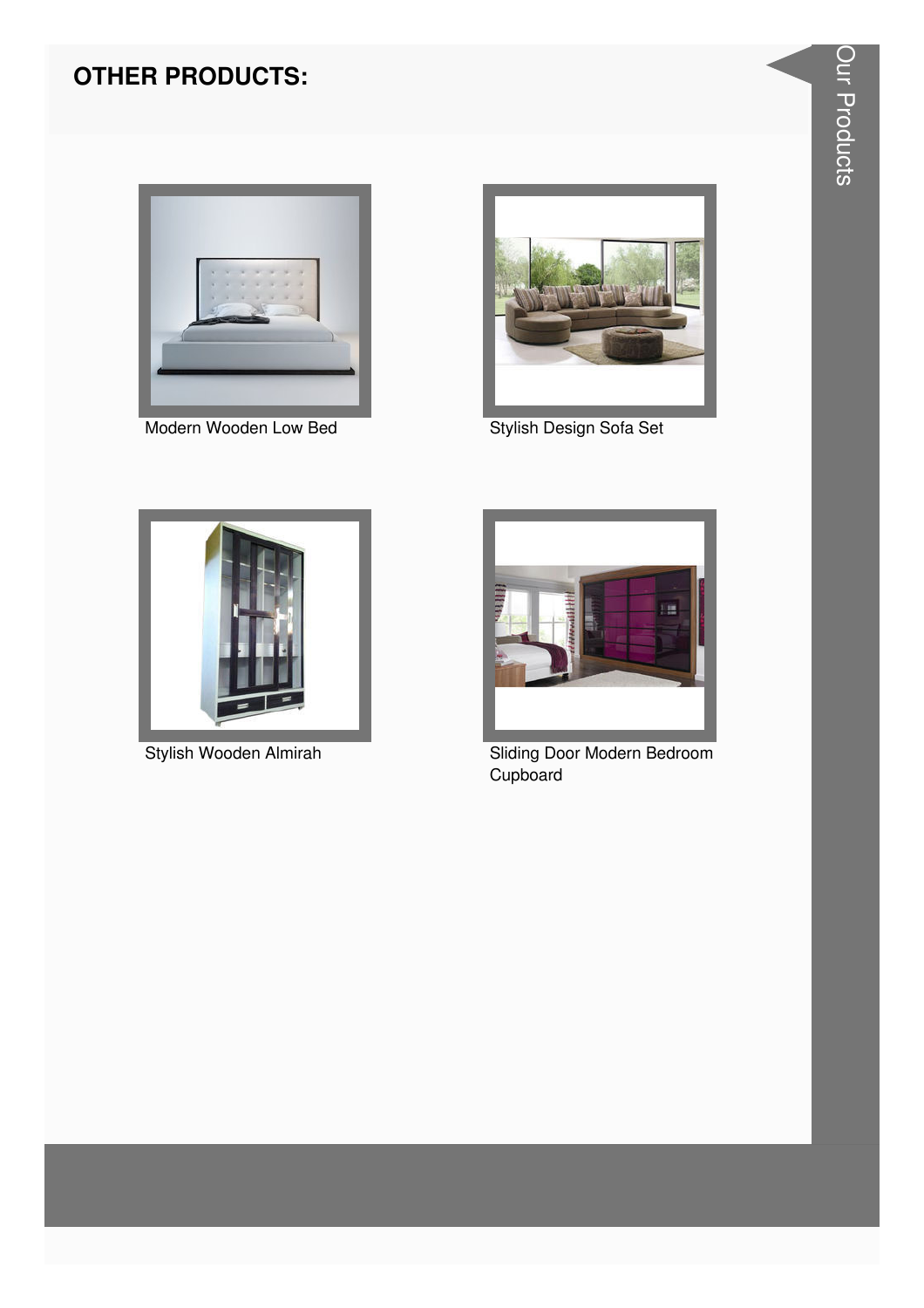## Factsheet

| Year of Establishment            | : 2007              |
|----------------------------------|---------------------|
| <b>Nature of Business</b>        | : Manufacturer      |
| <b>Total Number of Employees</b> | $: 11$ to 25 People |